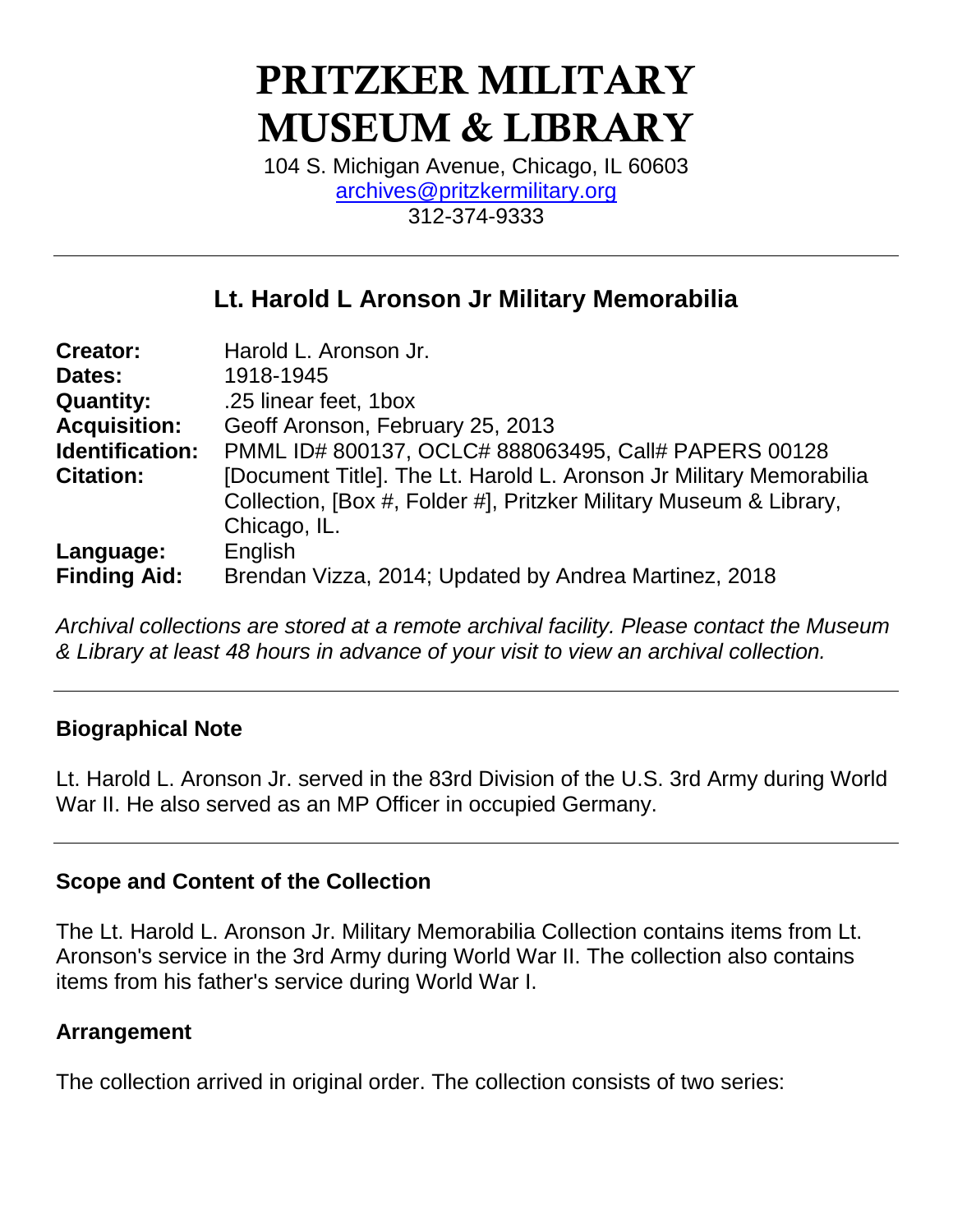# **Series One: World War I**

This series contains items from Harold L. Aronson's service in World War I. Items in this series include a notebook and scrapbook.

# **Series Two: World War II**

This series contains items from Lt. Harold L. Aronson Jr.'s service in World War II. Items in this series include letters and postcards.

# **Rights**

Copyrights held by Geoff Aronson were transferred to the Pritzker Military Museum & Library. All other rights are held by the author or publisher. Users assume responsibility for following copyright laws as established by US Code Title 17.

## **Related Material**

#### **Separations**

|                | Call          |                            |                    |
|----------------|---------------|----------------------------|--------------------|
| <b>Item ID</b> | <b>Number</b> | <b>Description</b>         | Location           |
| 800137070      |               | <b>Picture Compact</b>     |                    |
|                |               | The Gryphon Journal of the | Rare               |
| 800137001      |               | University of Leeds        | <b>Periodicals</b> |
|                |               |                            |                    |

# **Key Subjects**

This collection is indexed under the following headings in the Library's online catalog. Researchers interested in materials about related topics, persons, or places should search the catalog using these subject headings.

## **Subjects**

United States Army World War I World War II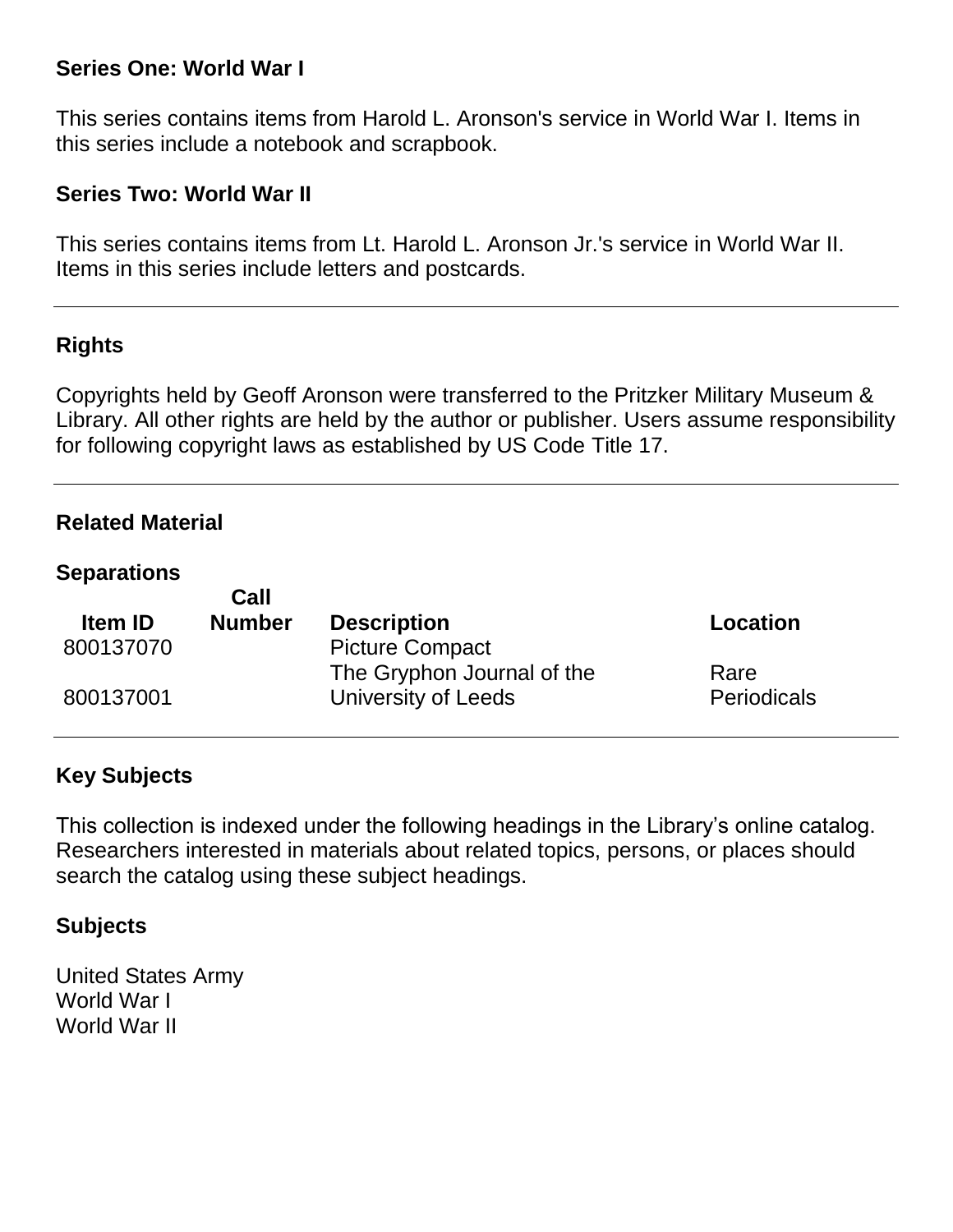# **Container List**

|   | <b>Box Folder</b> | Item ID#  | <b>Title</b>                                                                                           | <b>Dates</b> |
|---|-------------------|-----------|--------------------------------------------------------------------------------------------------------|--------------|
|   |                   |           | Series One: World War I                                                                                |              |
| 1 | 1                 |           | World War I                                                                                            |              |
|   |                   | 800137001 | Notebook "New Company Movements<br>as Battalion"                                                       |              |
|   |                   |           | 800137002 Scrapbook "My Soldier's Record"                                                              |              |
|   |                   | 800137003 | Letter from the Comptroller of the<br>Currency                                                         |              |
|   |                   |           | <b>Series Two: World War II</b>                                                                        |              |
| 1 | 2                 |           | <b>World War II</b>                                                                                    | 1944-1945    |
|   |                   | 800137004 | Infantry School, Officer Candidate<br>Class, Seventeenth                                               |              |
|   |                   | 800137005 | Company, Second Student Training<br><b>Regiment Booklet</b>                                            |              |
|   |                   | 800137006 | <b>Congressional Record: Proceedings</b><br>and Debates of the 78th Congress,<br><b>Second Session</b> |              |
|   |                   | 800137007 | "Employers' Group" Cedric Foster<br><b>Broadcast</b>                                                   | 1/14/1945    |
|   |                   | 800137008 | "The Military Career of Harold White<br>1939 to 1945, "B" Squadron 2nd<br>Derbyshire Yeomanry"         |              |
|   |                   | 800137009 | Chicago Daily Tribune, Vol. CIV, No.<br>195                                                            | 8/15/1945    |
|   |                   | 800137010 | The Target Vol. 1, No. 6                                                                               | 9/29/1944    |
|   |                   | 800137011 | "Holds which can be used in hand to<br>hand combat"                                                    |              |
|   |                   | 800137012 | Postcards                                                                                              |              |
|   |                   |           | 800137013 Letter from Lt. Harold L. Aronson Jr.                                                        | 10/24/1944   |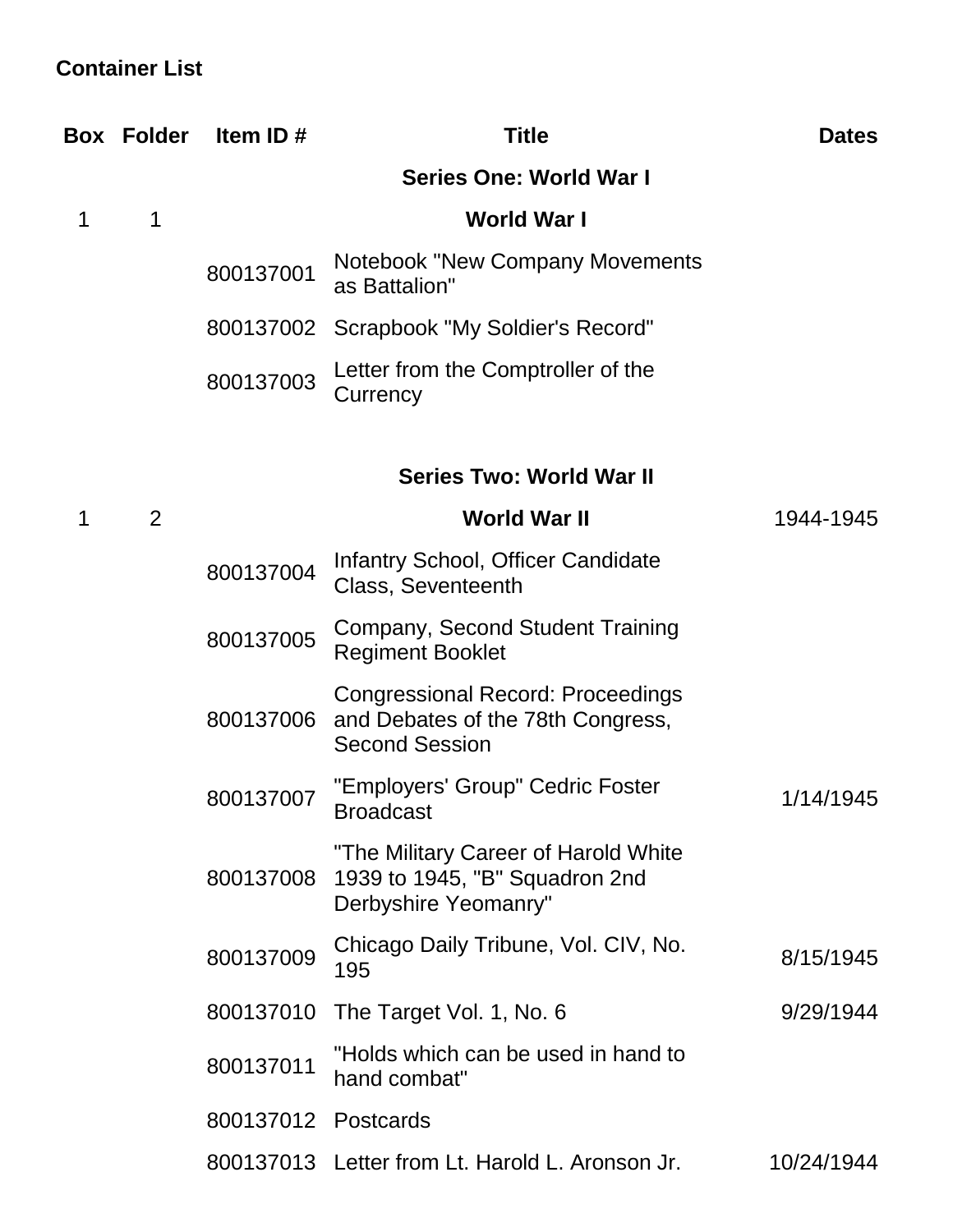|           | 800137014 Letter from Lt. Harold L. Aronson Jr. | 10/26/1944 |
|-----------|-------------------------------------------------|------------|
| 800137015 | Letter from Lt. Harold L. Aronson Jr.           | 10/29/1944 |
| 800137016 | Letter from Lt. Harold L. Aronson Jr.           | 10/30/1944 |
| 800137017 | Letter from Lt. Harold L. Aronson Jr.           | 11/7/1944  |
| 800137018 | Letter from Lt. Harold L. Aronson Jr.           | 11/15/1944 |
| 800137019 | Letter from Lt. Harold L. Aronson Jr.           | 11/12/1944 |
| 800137020 | Letter from Lt. Harold L. Aronson Jr.           | 11/17/1944 |
| 800137021 | Letter from Lt. Harold L. Aronson Jr.           | 11/25/1944 |
|           | 800137022 Letter from Lt. Harold L. Aronson Jr. | 11/28/1944 |
| 800137023 | Letter from Lt. Harold L. Aronson Jr.           | 12/2/1944  |
| 800137024 | Letter from Lt. Harold L. Aronson Jr.           | 12/3/1944  |
| 800137025 | Letter from Lt. Harold L. Aronson Jr.           | 12/8/1944  |
|           | 800137026 Letter from Lt. Harold L. Aronson Jr. | 12/9/1944  |
| 800137027 | Letter from Lt. Harold L. Aronson Jr.           | 12/22/1944 |
| 800137028 | Letter from Lt. Harold L. Aronson Jr.           | 5/13/1944  |
| 800137029 | Letter from Lt. Harold L. Aronson Jr.           | 12/24/1944 |
|           | 800137030 Letter from Lt. Harold L. Aronson Jr. | 12/22/1944 |
|           | 800137031 Letter from Lt. Harold L. Aronson Jr. | 12/28/1944 |
|           | 800137032 Letter from Lt. Harold L. Aronson Jr. | 12/30/1944 |
|           | 800137033 Letter from Lt. Harold L. Aronson Jr. | 1/2/1945   |
|           | 800137034 Letter from Lt. Harold L. Aronson Jr. | 1/7/1945   |
|           | 800137035 Letter from Lt. Harold L. Aronson Jr  | 1/17/1945  |
|           | 800137036 Letter from Lt. Harold L. Aronson Jr. | 1/19/1945  |
|           | 800137037 Letter from Lt. Harold L. Aronson Jr. | 1/26/1944  |
|           | 800137038 Letter from Lt. Harold L. Aronson Jr. | 1/26/1945  |
|           | 800137039 Letter from Lt. Harold L. Aronson Jr. | 1/30/1945  |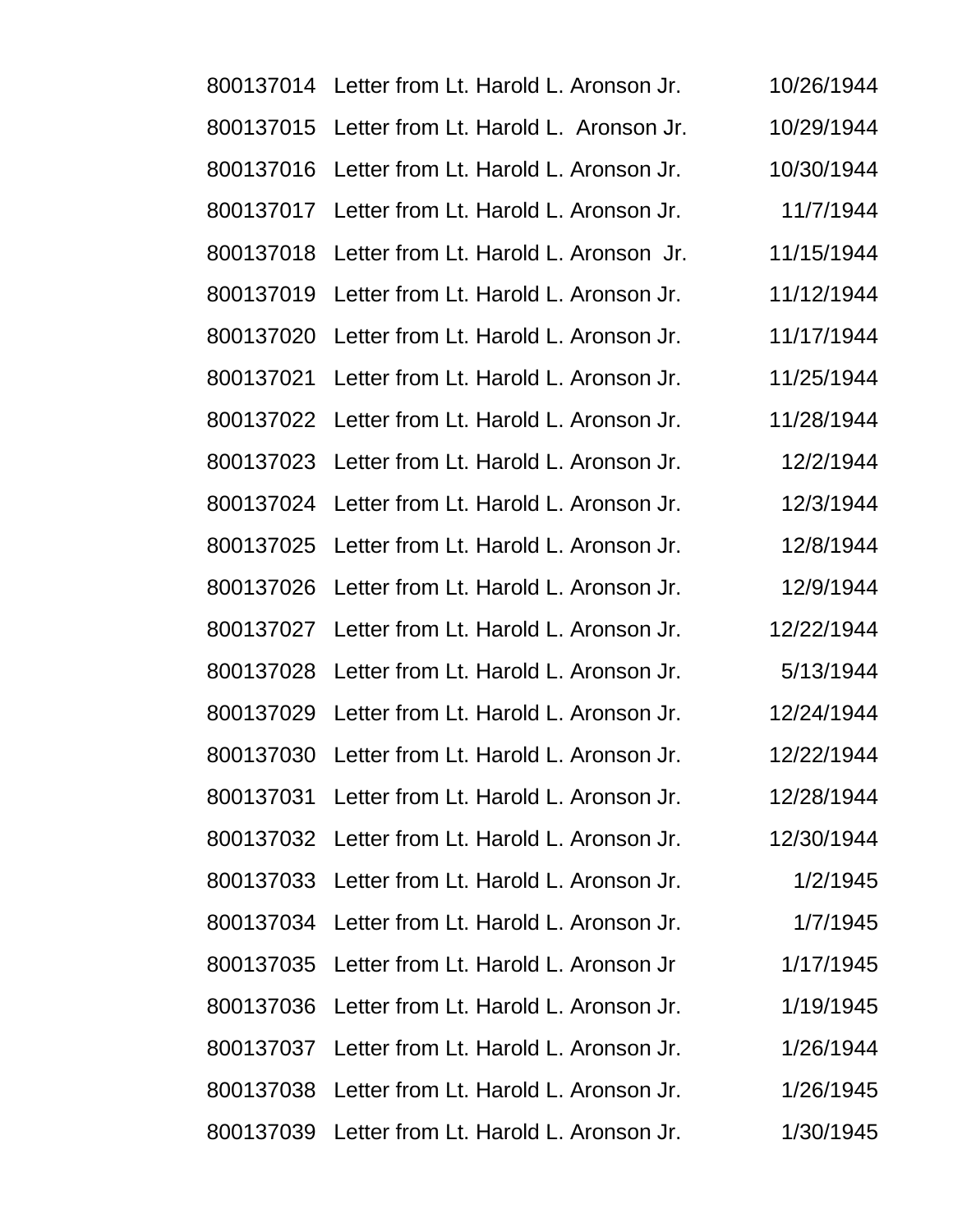|           | 800137040 Letter from Lt. Harold L. Aronson Jr.   | 2/4/1945  |
|-----------|---------------------------------------------------|-----------|
| 800137041 | Letter from Lt. Harold L. Aronson Jr.             | 2/6/1945  |
|           | 800137042 Letter from Lt. Harold L. Aronson Jr.   | 2/7/1945  |
|           | 800137043 Letter from Lt. Harold L. Aronson Jr.   | 2/9/1945  |
|           | 800137044 Letter from Lt. Harold L. Aronson Jr.   | 2/11/1945 |
|           | 800137045 Letter from Lt. Harold L. Aronson Jr.   | 2/13/1945 |
|           | 800137046 Letter from Lt. Harold L. Aronson Jr.   | 2/14/1945 |
|           | 800137047 Letter from Lt. Harold L. Aronson Jr.   | 2/15/1945 |
|           | 800137048 Letter from Lt. Harold L. Aronson Jr.   | 2/19/1945 |
| 800137049 | Letter from Lt. Harold L. Aronson Jr.             | 2/20/1945 |
| 800137050 | Letter from Lt. Harold L. Aronson Jr.             | 2/28/1945 |
| 800137051 | Letter from Lt. Harold L. Aronson Jr.             | 3/2/1945  |
|           | 800137052 Letter from Lt. Harold L. Aronson Jr.   | 3/5/1945  |
|           | 800137053 Letter from Lt. Harold L. Aronson Jr.   | 3/7/1945  |
| 800137054 | Letter from Lt. Harold L. Aronson Jr.             | 3/9/1945  |
|           | 800137055 Letter from Lt. Harold L. Aronson Jr.   | 3/11/1945 |
|           | 800137056 Letter from Lt. Harold L. Aronson Jr.   | 3/18/1945 |
|           | 800137057 Letter from Lt. Harold L. Aronson Jr.   | 3/24/1945 |
|           | 800137058 Letter from Lt. Harold L. Aronson Jr.   | 3/22/1945 |
|           | 800137059 Letter from Lt. Harold L. Aronson Jr.   | 3/27/1945 |
|           | 800137060 Letter from Lt. Harold L. Aronson Jr.   | 3/29/1945 |
|           | 800137061 Letter from Lt. Harold L. Aronson Jr.   | 4/4/1945  |
|           | 800137062 Letter from Lt. Harold L. Aronson Jr.   | 4/8/1945  |
|           | 800137063 Telegram from Lt. Harold L. Aronson Jr. | 4/21/1945 |
|           | 800137064 Letter from Lt. Harold L. Aronson Jr.   | 4/16/1945 |
|           | 800137065 Letter from Lt. Harold L. Aronson Jr.   | 4/19/1945 |